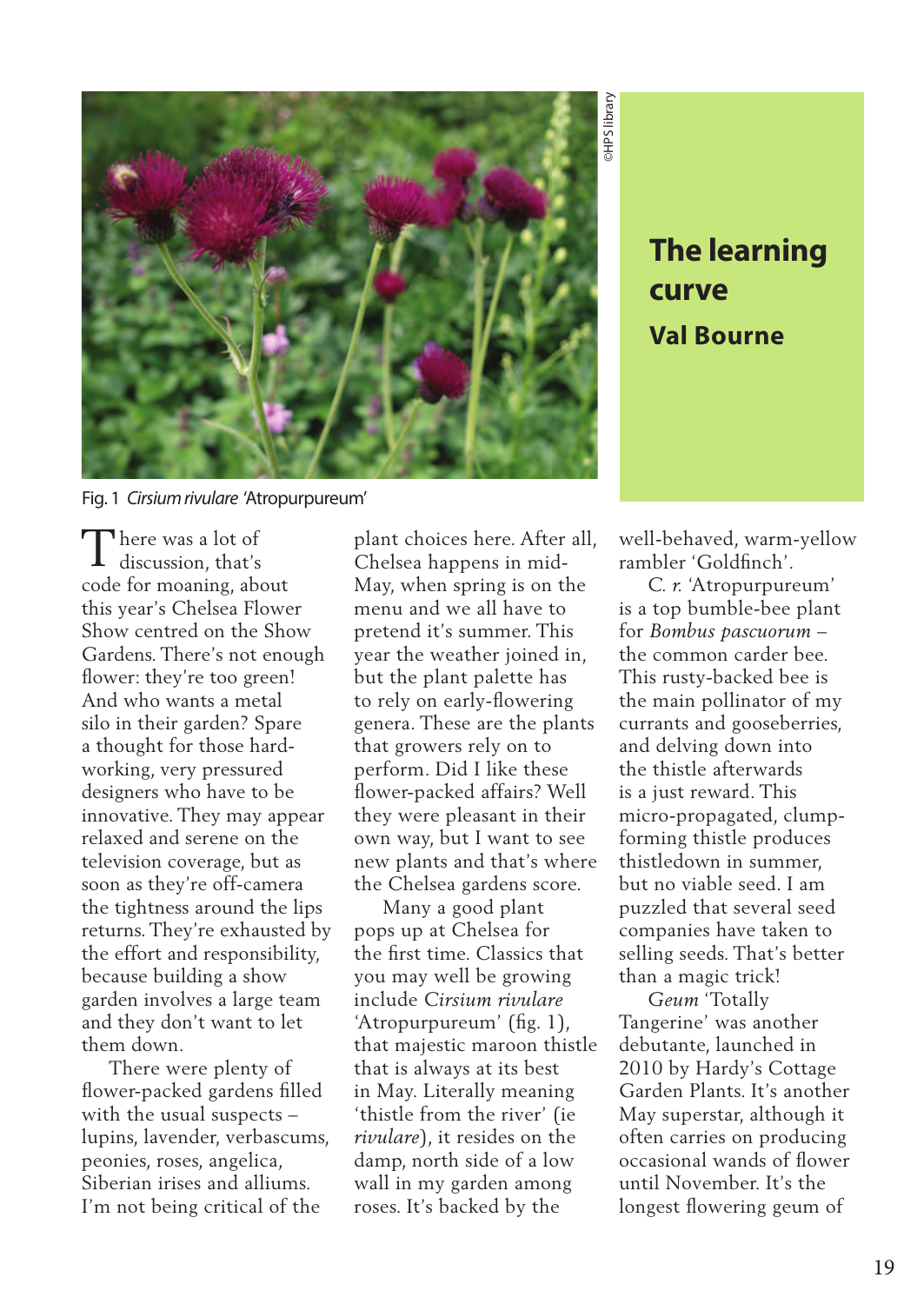

Fig. 2 *Geum* 'Totally Tangerine' and *Amsonia orientalis* 

all and it took many years to breed because it involved bringing together the brighter orange-flowered, sun-loving species which prefer dry soil, with the gentler-hued pastels found in damper, woodland conditions. Raised by Tim Crowther of Walberton Nursery, this is said to be a hybrid seedling between *G. triflorum* (female parent) and *G.* 'Mrs J Bradshaw', although I suspect it is a far more complicated cross than that. It's sterile and sterile plants flower on and on, but normally have to be micropropagated. Not surprisingly, it's been a global success.

 In my garden, the perfect partner is *Amsonia orientalis*, because it peaks at the same time and it's a similar height so you get a combination of dark, wiry stems topped by soft-orange flowers with slate-blue. Amsonias take their time to get going, but they are worth the wait because they have good foliage in summer and they often colour up in autumn. They're extremely hardy and living in Cold Aston, I can vouch for that. They dislike drying out at the root but that's easily remedied if like me, you place the amsonia behind the geum (fig. 2). I've tried several amsonias, but I find this one makes a sizeable clump in my cold garden.

I also grow a later-

flowering one with very narrow foliage, called *A.*  'Ernst Pagels'. Its stems arch over gracefully at first before straightening up, but by the time the blue flowers come out my geum is usually looking rather ragged. The flowers are more star-shaped and possibly slightly darker. 'Ernst Pagels' is sandwiched between 'Totally Tangerine' and a modern salmonorange rose called 'Duchess of Cornwall'. I grow this in my cutting garden, although when I go out with secateurs I chicken out of cutting my roses. Mr Pagels, who raised many different miscanthus, would I hope be pleased that it's near the ostrich-plumed grass *Stipa barbata*.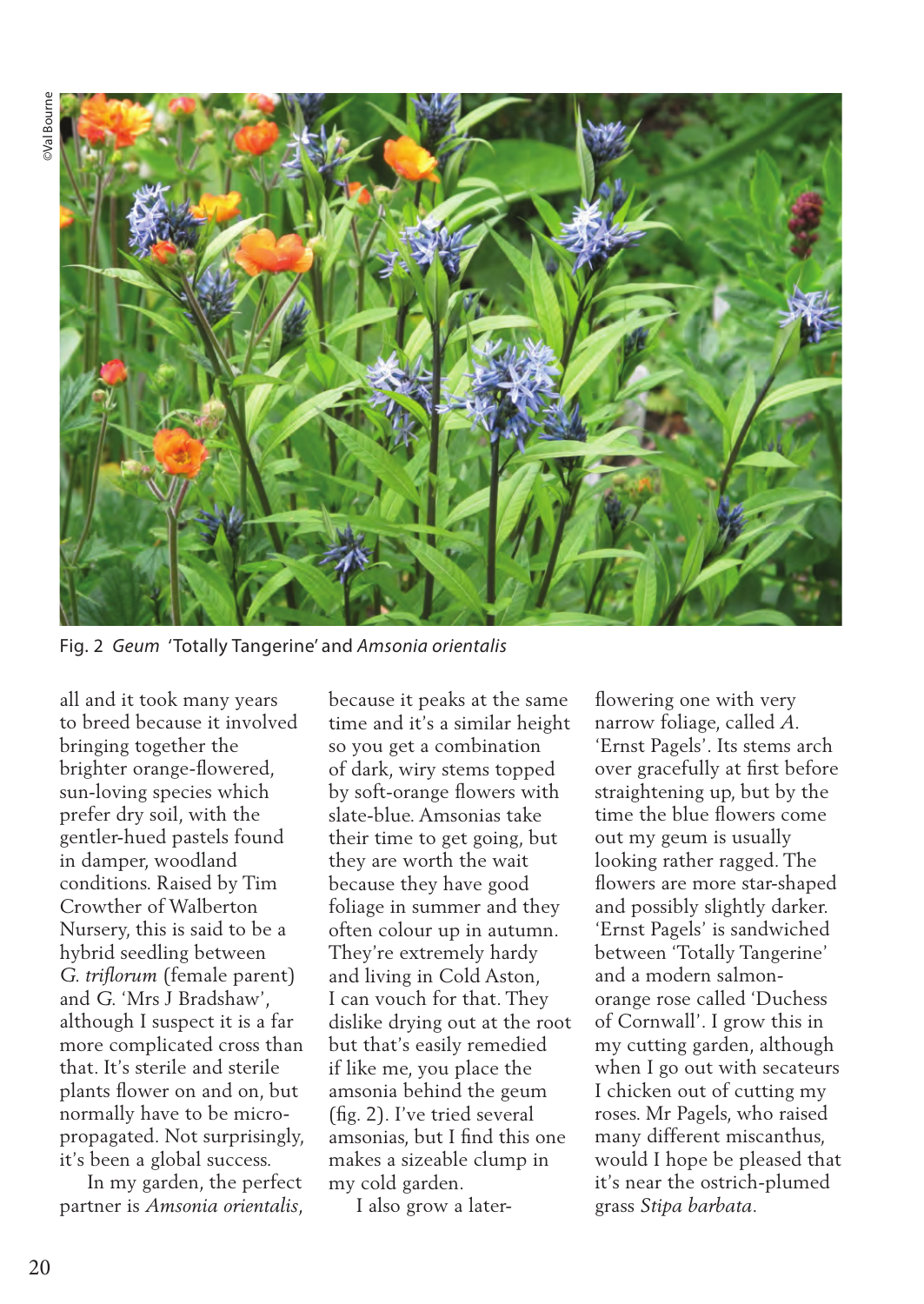

Fig. 3 *Iris* x *robusta* 'Dark Aura' Fig. 4 *I.* x *robusta* 'Dark Aura'

 Dan Pearson's reincarnation of Chatsworth, Chelsea's Best Show Garden in 2015, introduced me to a willowy, black-stemmed dark-blue iris called *I.* x *robusta* 'Dark Aura' (figs 3 & 4). It was love at first sight for me, just the dark buds and black stems and darkly shaded green foliage won me over. And that was before I saw the French-navy flowers highlighted by yellow beards. I struggled to buy this but it's now available from Avondale Nursery and sometimes Beth Chatto Gardens. I shall remember Dan Pearson's Chatsworth garden forever because it was full of interesting plants, arranged among giant rocks, and I don't recall anyone saying who'd want giant rocks in their garden.

 This year I spotted three plants I really want to grow. The first I found in Thomas Hoblyn's Dubai

Majlis Garden. He had the difficult task of recreating a garden in an arid landscape. He had to combine water, the secret ingredient, with plants that would thrive in really dry soil. I have an insight into this, having visited Marrakesh. Tourists flock to the Majorelle Garden, created by the painter Jacques Majorelle (1886-1962), but restored and made stylish by Yves St Laurent and partner Pierre Bergé. The real residents of Marrakesh head for the pleasure gardens on the outskirts of the city, where water tumbles down from the Atlas Mountains. In the evenings, when temperatures cool, people gather, sit under the trees and socialise. Drummers beat out an African rhythm and people dance. This was the spirit of Thomas Hoblyn's garden: the meeting place or majlis, and although garden purists don't

©HPS library

**HPS** librar

like the garden at Alnwick Castle in Northumberland, it has the same sort of 'pleasure garden' spirit.

 Thomas introduced me to the possibilities of a South African native called *Bulbine frutescens*, with fleshy succulent leaves and small spires of orange flowers. This native of South Africa, Lesotho and Swaziland is only a foot high and I'd never knowingly seen it before. The next week I went to a plant sale and picked one up, serendipity that often happens. I saw it once or twice in other Chelsea gardens so I suspect spares from Thomas's garden had been eagerly seized on, because at the end of the day designers have to use what's available and they do support each other.

 The RHS Plant of the Year competition doesn't always pick a good plant. This year the top prize went to a variegated sedum,